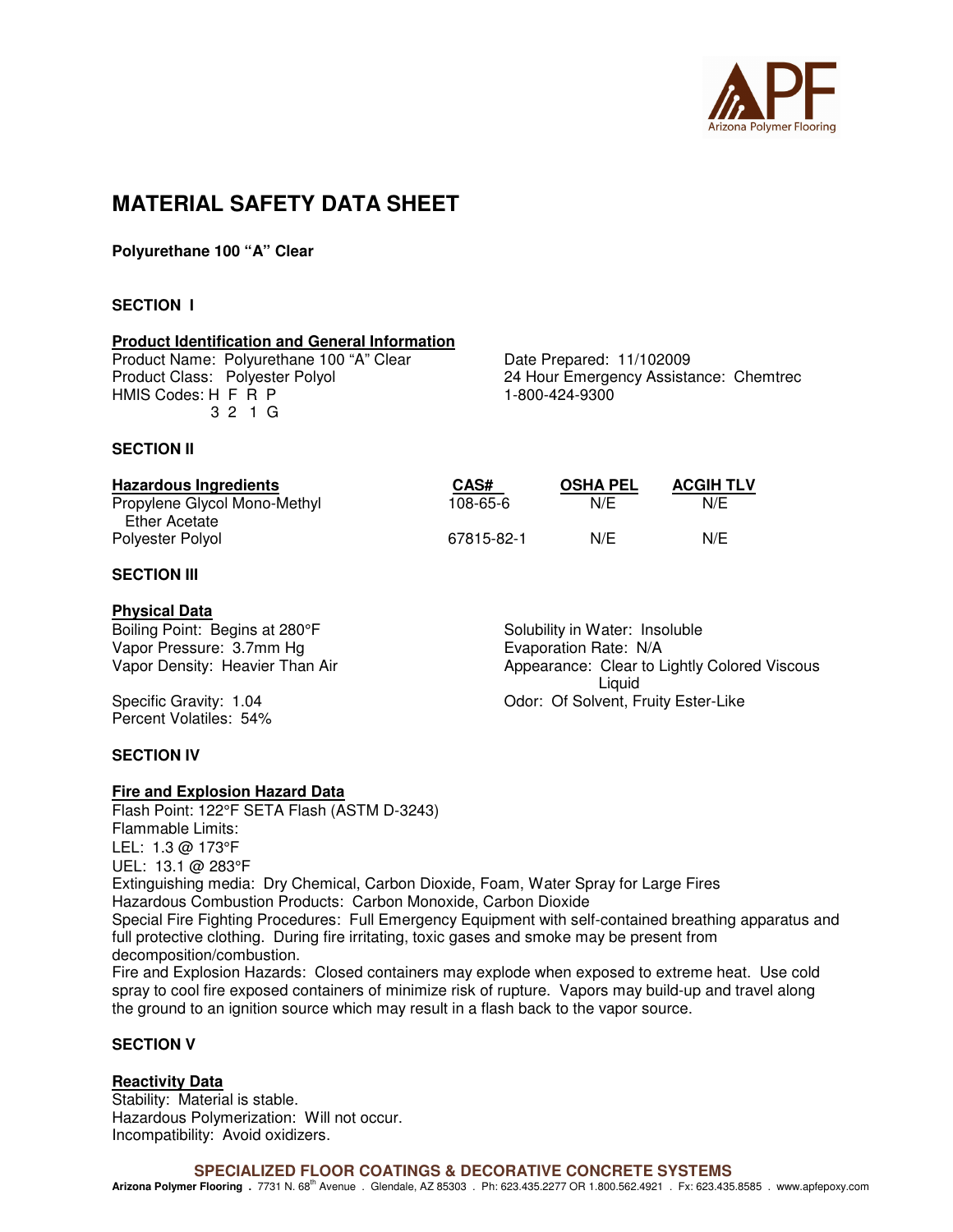# **SECTION VI**

# **Health Hazard Data**

Primary Route of Entry: Inhalation, Skin Contact, Eye

Eye Contact: Contact is severely irritating and can cause pain, tearing, redness and swelling. If left untreated, corneal damage can occur. Injury is slow to heal, but damage is usually reversible. Skin Contact: Repeated or prolonged exposure may result in dry, defatted or cracked skin. Dermatitis and skin rash may occur. May penetrate skin.

Inhalation: Vapors are irritating to eyes, nose, throat and respiratory tract resulting in itchy eyes, dryness of the throat and tightness of the chest. Other possible symptoms include headache, nausea, narcosis, fatigue and loss of appetite.

Ingestion: Can result in the irritation of the digestive tract. Symptoms include sore throat, abdominal pain, nausea, vomiting and diarrhea.

# **SECTION VII**

## **First Aid**

Eye Contact: Flush with water for 15 minutes.

Skin Contact: Remove contaminated clothing and wash affected areas with soap and water. Wash contaminated clothing before reuse.

Ingestion: Do not induce vomiting. Do not give anything by mouth to an unconscious person. Seek medical attention.

Inhalation: Move to an area free from further exposure. Administer oxygen or artificial respiration as needed. Seek medical attention.

# **SECTION VIII**

## **Special Protection Information**

Respiratory Protection: A respirator approved for use in organic vapor containing environments. Ventilation: Local exhaust ventilation is recommended.

Eye Protection: Liquid chemical goggles or full-face shield.

Skin Protection: Permeation resistant gloves (Butyl rubber or Nitrile rubber). Wear long sleeved and legged garments.

## **SECTION IX**

## **Spill or Leak Procedures**

Steps to be taken if material is released or spilled: Remove all sources of ignition. Ventilate area. Equip clean-up crew with appropriate protective gear. Dike spilled material and control further spillage if possible. Cover spill with absorbent material. Collect material in open containers. Flush spill area with water.

Waste Disposal Method: Waste disposal must be in accordance with federal, state and local regulations. Empty containers must be handled with care due to product residue and combustible solvent vapors.

# **SECTION X**

# **Shipping Data**

Packing Group: III

Hazard Label: Flammable Liquid

D.O.T. Shipping Name: Paint Related Material Technical Shipping Name: Polyester Resin contains Propylene Glycol Monomethyl Ether Acetate D.O.T. Hazard Class: Flammable UN/NA Number: UN1263 Packing Group: III D.O.T. Labels Required: Flammable Freight Class: 55 **ICAO/IATA (Air)** Proper Shipping Name: Paint Related Material Hazard Class Division Number: 3 UN 1263 Subsidiary Risk: None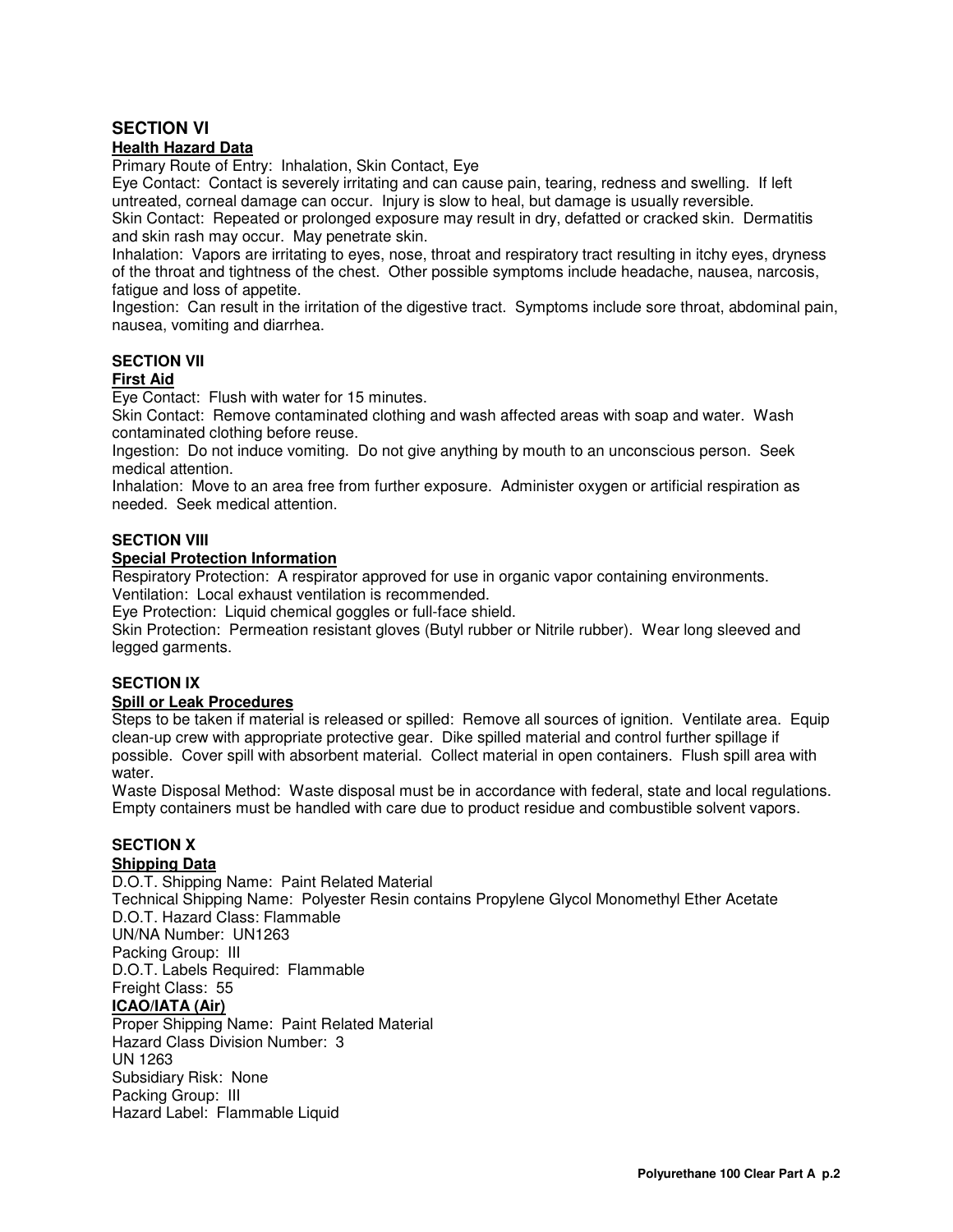

# **MATERIAL SAFETY DATA SHEET**

**Polyurethane 100 Part "B"** 

# **SECTION I**

## **Product Identification and General Information**

Product Name: Polyurethane 100 Part B<br>
Product Class: Isocyanate Solution<br>
24 Hour Emergency Assistal HMIS Codes: H F R P 1-800-424-9300 2 3 1 G

24 Hour Emergency Assistance: Chemtrec

#### **SECTION II**

| <b>Hazardous Ingredients</b>                    | <b>Percent</b> | CAS#       | <b>OSHA PEL</b> | <b>ACGIH TLV</b> |
|-------------------------------------------------|----------------|------------|-----------------|------------------|
| Propylene Glycol Mono-Methyl Ether Acetate      | $5-15$         | 108-65-6   | N/E             | N/E              |
| Homopolymer of Hexamethylene Diisocyanate 85-95 |                | 28182-81-2 | N/E             | N/E              |

## **SECTION III**

#### **Physical Data**

Vapor Pressure: 3.7mm Hg<br>
Vapor Density: Heavier Than Air **Example 2.1 September 2.1 Appearance: Pale Yello** Percent Volatiles: 5-15

Boiling Point: Begins at 280°F Solubility in Water: Insoluble, but reacts slowly Vapor Density: Heavier Than Air Appearance: Pale Yellow Clear Liquid Odor: Of Solvent, Fruity Ester-Like

## **SECTION IV**

## **Fire and Explosion Hazard Data**

Flash Point: 122°F SETA Flash (ASTM D-3243) Flammable Limits: LEL: 1.3 @ 173°F UEL: 13.1 @ 283°F Extinguishing media: Foam, Dry Chemical, Carbon Dioxide. Do Not Use Water. Hazardous Combustion Products: Oxides of Carbon and Nitrogen. Special Fire Fighting Procedures: Firefighters should wear full emergency equipment with self-contained breathing apparatus. During fires irritating, toxic gases and smoke may be present from decomposition/combustion products. Fire and Explosion Hazards: Product will burn under fire conditions. Toxic, corrosive fumes may be emitted.

# **SECTION V**

# **Reactivity Data**

Stability: Stable Hazardous Polymerization: Will not occur. Incompatibility: Water, strong bases, strong acids, strong oxidizing agents and amines.